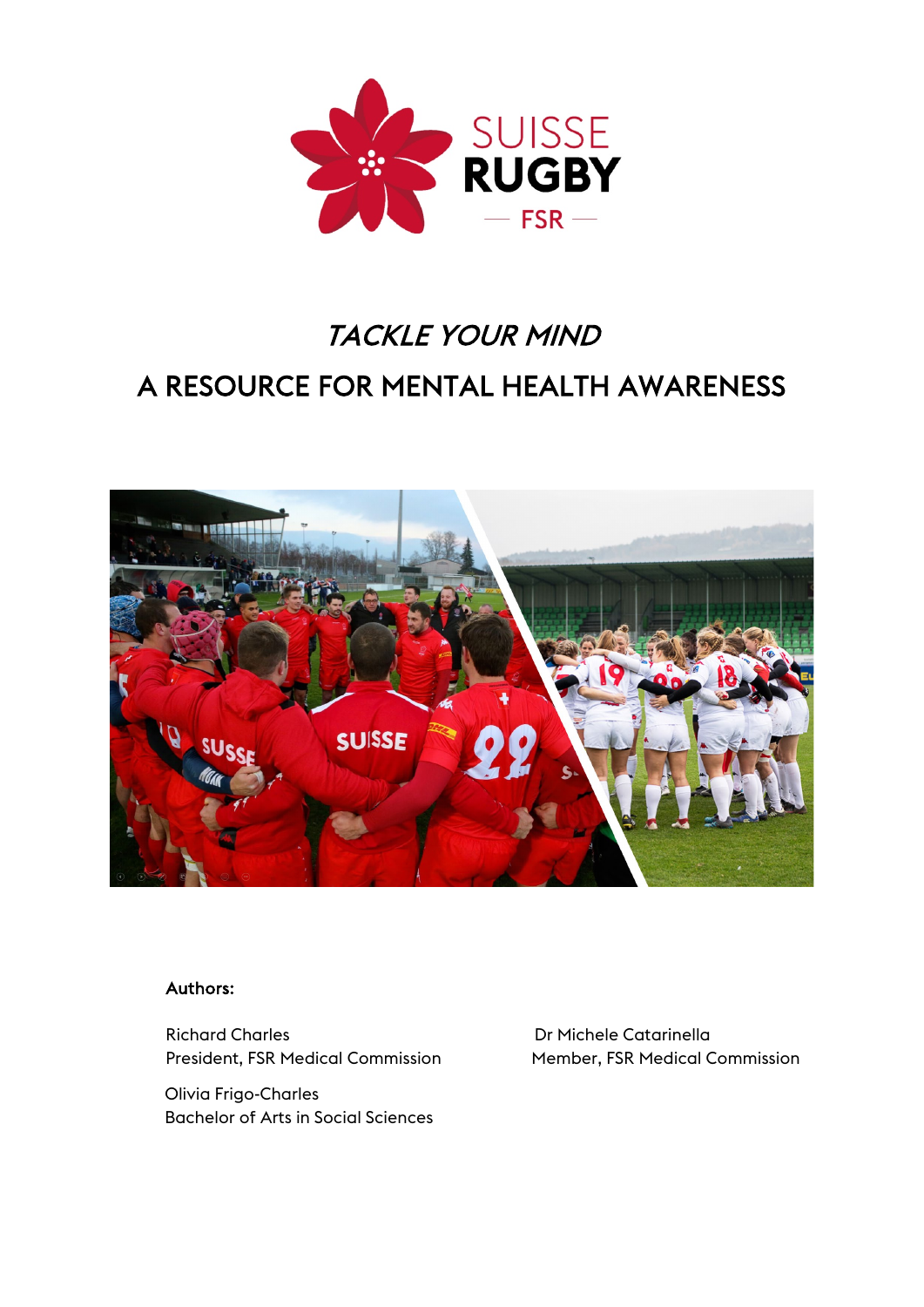

# Introduction

The objective of this document is to raise awareness of mental health issues in the Swiss Rugby community for both female and male players.

One in five people in the population experience a mental health disorder during their lifetime. Within one year 7% of the population falls ill for the first time on a repeated case of depression.

Mental health issues are a growing problem in sport as well as society and there is a stigma due to lack of knowledge. This campaign aims to combine awareness and prevention that could save lives.

The onset and prevalence of mental health difficulties in 16-34 years old is higher than in other age groups and they are the least likely group to access support. Depression is the most frequently reported difficulty (27.2%) followed by eating disorders (22.8%), social anxiety (14.7%), generalised anxiety (7.1) and panic disorder (4.5%) (Wood 2017, p.120).

The Swiss Federal Office for statistics shows that men are significantly more at risk to die of suicide than women since 3 out of 4 suicide victims due to mental health issues are men (Bundesamt für Statistik 2017). Men are less likely to seek professional help which may be the result of them not showing their feelings to the outside world because feelings mean loss of control and are associated with weakness (Böhnisch 2013, p.233). Common terms like «You just have to man up» or «Boys don't cry» are counterproductive. Furthermore, depressive symptoms are interpreted as typical «female symptoms» and contradict the male stereotype which is why there is a silent imperative that men should not suffer from them (Möller-Leimkühler 2003, p.3). This could also be another reason why men are less likely to admit to themselves that they need help because admitting their anxieties and problems is not part of the male gender role in western culture. Traditionally, anger, aggressiveness, and hostility are socially accepted as the male code of expressiveness (Möller-Leimkühler 2002, p.4). Death by suicide is a final act of control which is why men use this method to find a self-determined way out of that loss of control.

Studies have shown that playing sport can help with mental health issues (Battaglia et al. p. 596). It is important to acknowledge the positive effects derived from the inner feature of team activities, such as social and motivational opportunities, when sport is employed to increase mental health. Examples of these effects include having opportunities of social interaction, cooperating with others, respecting rules, acquiring other skills suitable for everyday life, sharing leisure experiences, experiencing personal achievement, being part of a winning team, and receiving encouragement and support from fellow team members with the same disorder or struggling with similar challenges.

# **Overview**

Mental health disorder refers to a wide range of mental health conditions – disorders that affect your mood, thinking and behavior.

Many people have mental health concerns from time to time. A mental health concern becomes a mental health illness when on-going signs and symptoms cause frequent stress and affect your ability to function.

Examples of mental illness include depression, anxiety disorders, schizophrenia, eating disorders, addictive behaviors, burnout syndrome, bipolar disorder (manic depressive) and borderline personality disorder.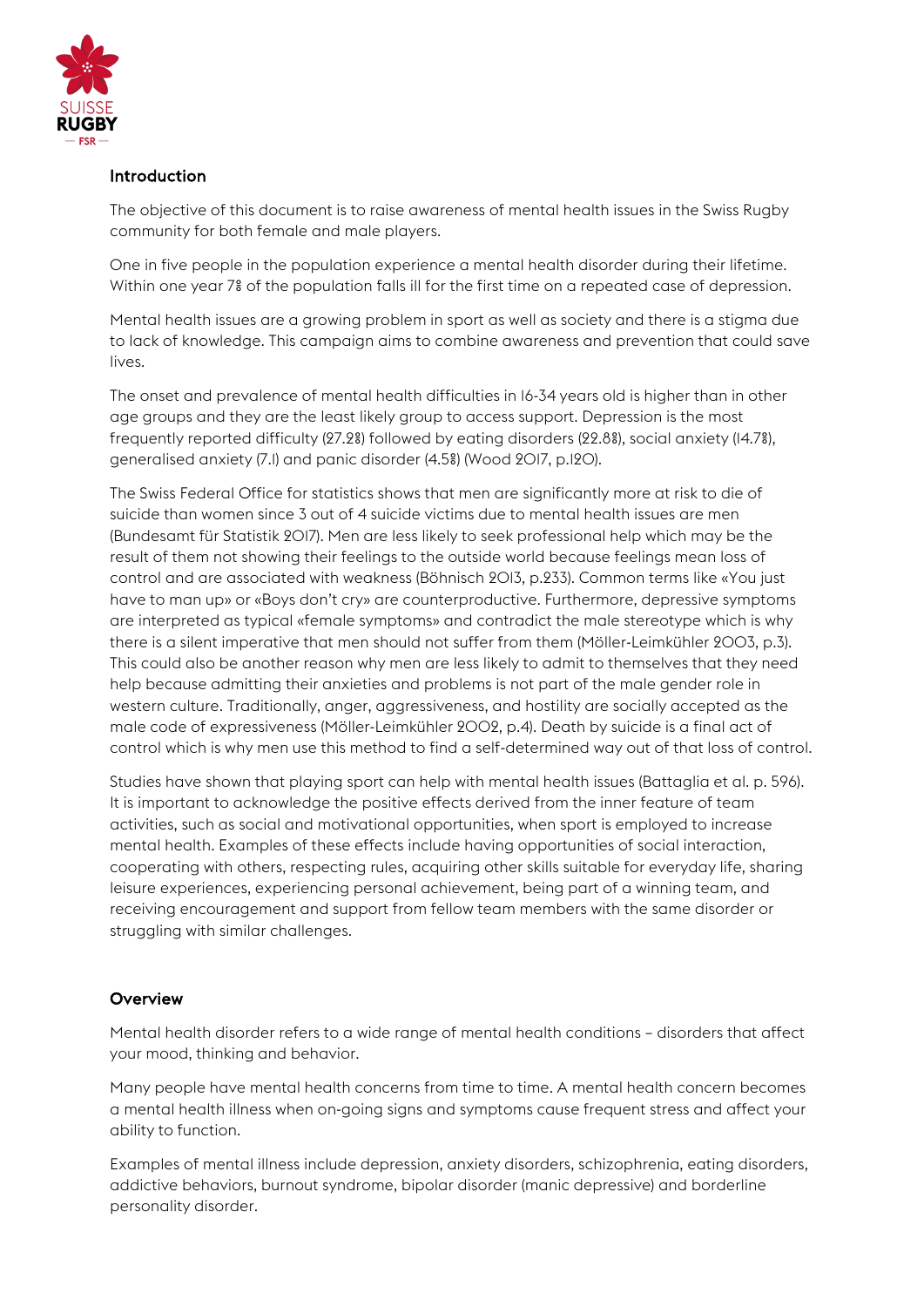

A mental illness can make you miserable and can cause problems in your daily life. In most cases, symptoms can be managed with a combination of medication and psychotherapy.

Examples of signs and symptoms include:

- Feeling sad or down
- Confused thinking or reduced ability to concentrate
- Excessive fears or worries
- Extreme mood changes of high and low
- Withdrawal from friends and activities
- Significant tiredness, low energy or sleeping problems
- Detachment from reality, paranoia, or hallucinations
- Inability to cope with daily problems or stress
- Trouble understanding and relating to situations and people
- Problems with alcohol or druas
- Major changes in eating habits
- Sex drive changes
- Excessive anger, hostilities, or violence
- Suicidal thinking

Suicidal thoughts and behavior are common with some mental illnesses. If you think you may hurt yourself or attempt suicide get help straight away:

- Call your local emergency number
- Call a mental health specialist
- Call a suicide hotline number
- Seek help from your family doctor
- Reach out to a close friend or loved one

#### Suicidal thinking does not get better on its own – Please get help!

#### The Impact of COVID-19 on Mental Health

COVID-19 can be scary and can affect our mental health. While it is important to stay informed, there are many things we can do to support and manage our well-being during such times:

- Most of us will be spending a lot of time at home and many of our regular activities will no longer be available to us
- It will help to try and see it as a different period in your life and not necessarily a bad one.
- It will mean a different rhythm of life, a chance to be in touch with others in different ways than usual
- Keep in touch with other people regularly on social media, by email or on the phone, as these are ways of still being close to the people who matter to you
- Create a new daily plan that prioritizes looking after yourself
- Try reading more or watching movies, having an exercise routine, trying new relaxation practices, or finding new knowledge on the internet
- Rumor and speculation can fuel anxiety
- Having access to good quality information about the virus can help you feel more in control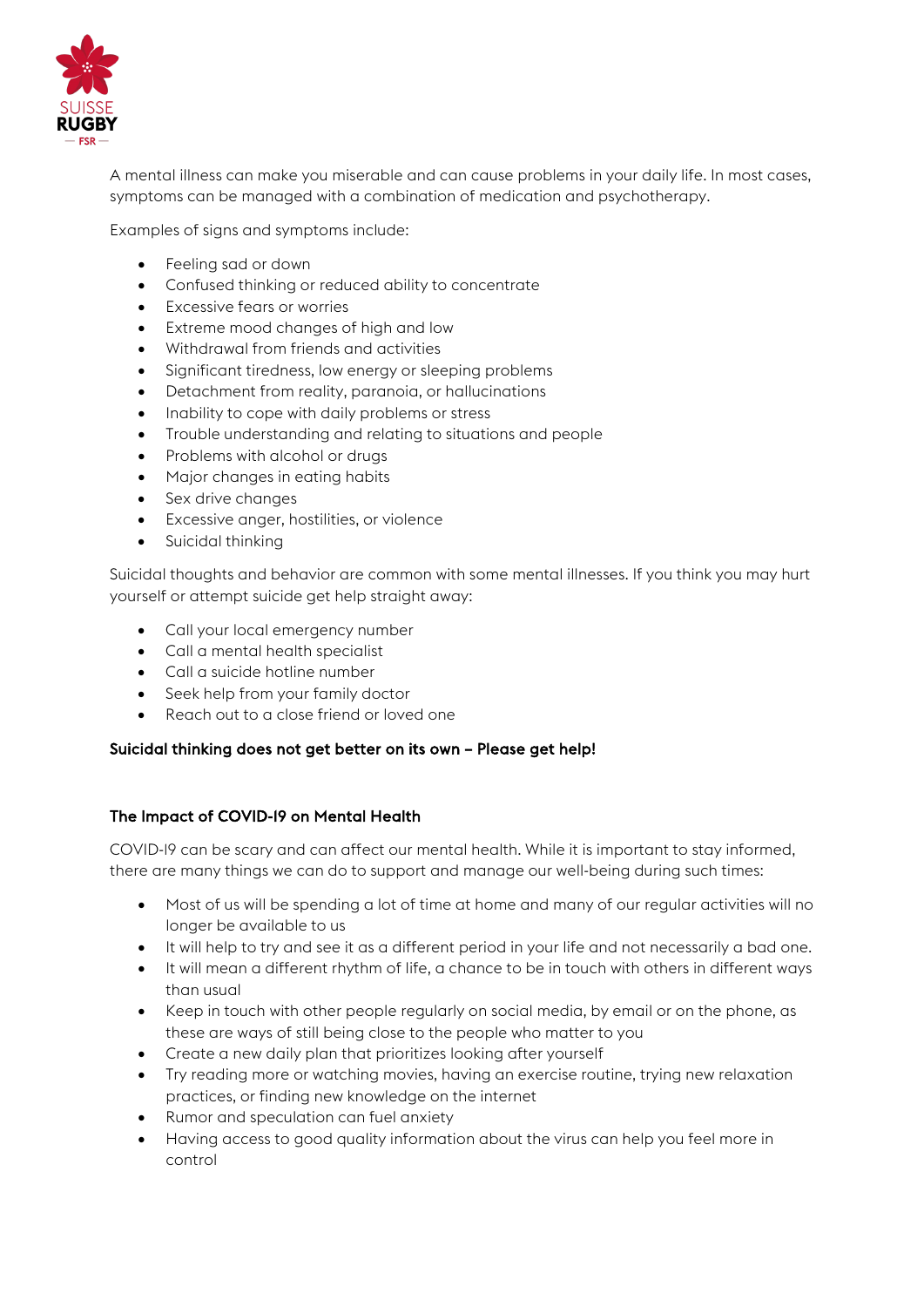

- There is extensive news coverage about the pandemic, so if you find that the information is causing you stress, it is important to find a balance between staying informed and being overloaded.
- It is best that you do not avoid all news and that you keep informing and educating yourself but limit your news intake if it is bothering you.

# **PREVENTION**

It is important to take care of yourself and get the most out of life. The following are practical steps to look after your mental health. Making simple changes to how you live does not need to cost a fortune or take up loads of time:

#### 1. Talk About Your Feelings

Talking about your feelings can help to stay in good mental health. It is part of taking charge of your well-being and doing what you can do to stay healthy.

Talking can be a way to cope with a problem you have been carrying around in your head for a while. Just being listened to can help you feel supported and less alone. If you open up, it might encourage others to do the same.

It is not always easy to describe how you are feeling. If you cannot think of one word, use many. What does it feel like inside your head? What does it make you feel like doing?

You do not need to sit down with your loved ones for a big conversation about your well-being. Many people feel more comfortable when these conversations develop naturally such as doing something together.

If it feels awkward at first, give it time. Make talking about your feelings something that you do regularly.

#### Most importantly: it's good to talk.

# 2. Keep Active

Experts have found that exercise releases chemicals in your brain that make you feel good. Regular exercise can boost your self-esteem, help you concentrate, as well as sleep and feel better.

Exercise also keeps the brain and your other vital organs healthy. Exercise does not just mean playing rugby or going to the gym. Walks in the park, gardening, or housework can also keep you active. To boost your mental health, you should try and aim to do about thirty minutes of exercise at least five times a week.

# 3. Eat Well

Your brain needs a mix of nutrients to stay healthy and function well. A diet that is good for your health is also good for your mental health.

A healthy diet includes: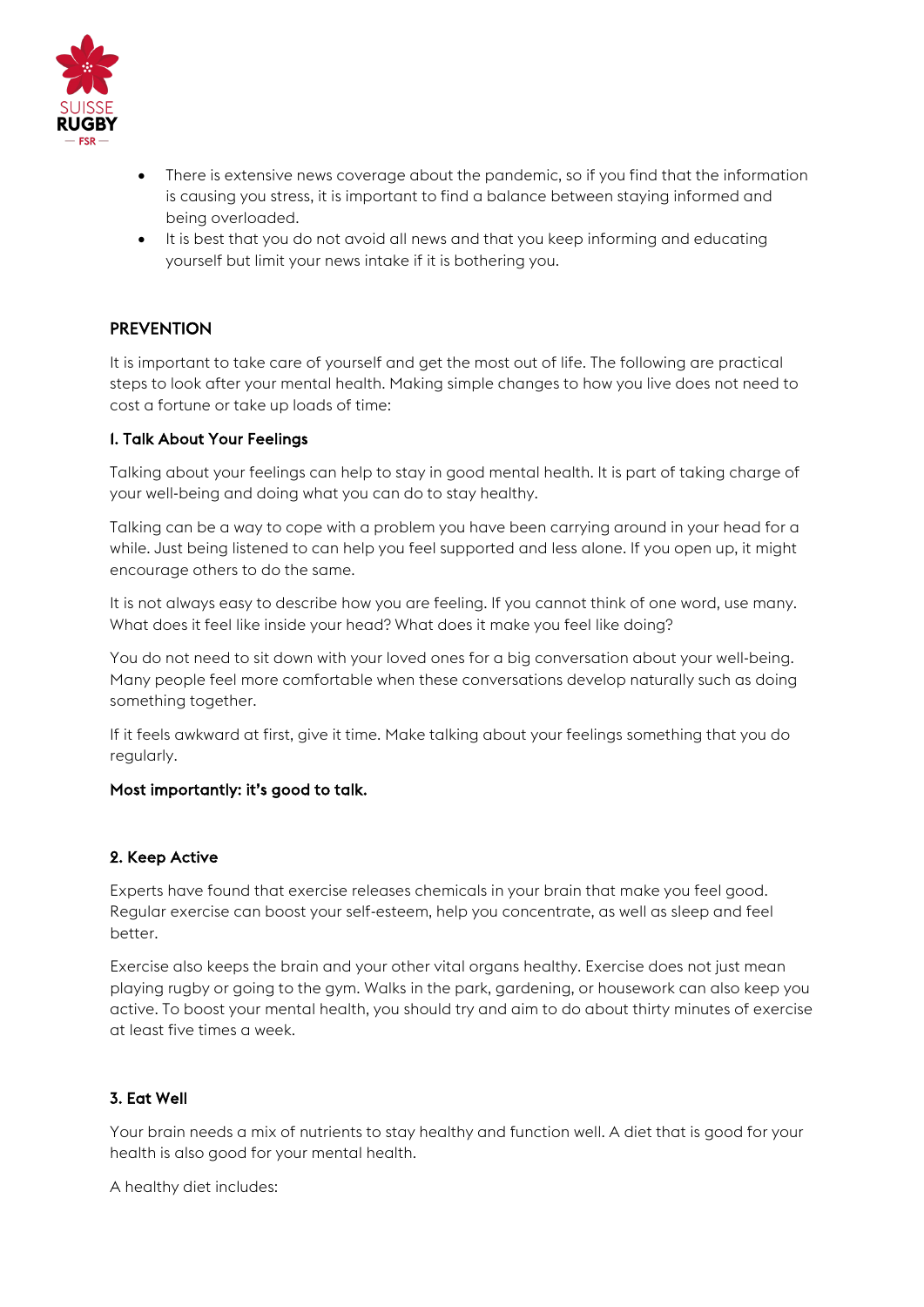

- Various different types of fruit and vegetables
- Wholegrain cereals and bread
- Nuts and seeds
- Dairy products
- Oily fish
- Drinking plenty of water

# 4. Drink Sensibly

We often drink alcohol to change our mood. Some people drink to deal with fear or loneliness, but the effect is only temporary.

When alcohol wears off you feel worse because of the way it has affected your brain and the rest of your body. Drinking alcohol is not a solution to manage difficult feelings.

Occasional light drinking of alcohol can be ok in moderation. Stay within the recommended weekly alcohol limits (14 units per week for men and women).

Many people also smoke or use drugs or other substances to change how they feel. However, the effects are short lived. Like alcohol, nicotine and drugs do not deal with the causes of difficult feelings. They do not solve problems but create them.

# 5. Keep in Touch

There is nothing better than catching up with someone face to face. You can also give them a call, drop them a note or chat to them online. Keep the lines of communication open because it is good for you.

It is worth working at relationships that make you feel loved and valued. Just chilling out with friends can relax you by having a laugh and feeling good.

# 6. Ask for Help

None of us are superhuman. We all sometimes get tired or overwhelmed by how we feel or when things do not go to plan.

If things are getting too much for you and you feel you cannot cope it is important that you ask for help. Your family and friends may be able to offer practical help or a listening ear. Your family doctor may be able to refer you to a counsellor. You should consider getting help if your feelings…

- … stop you getting on in life
- … have a big impact on the people you live or work with
- … affect your mood over several weeks

There are also helplines to contact should you encounter a critical situation regarding your state of mental health.

- [Suicide Hotline/Dargebotene Hand:](https://www.143.ch/) 143
- [Pro Mente Sana Beratung:](https://www.promentesana.ch/de/beratung.html) 0848 800 858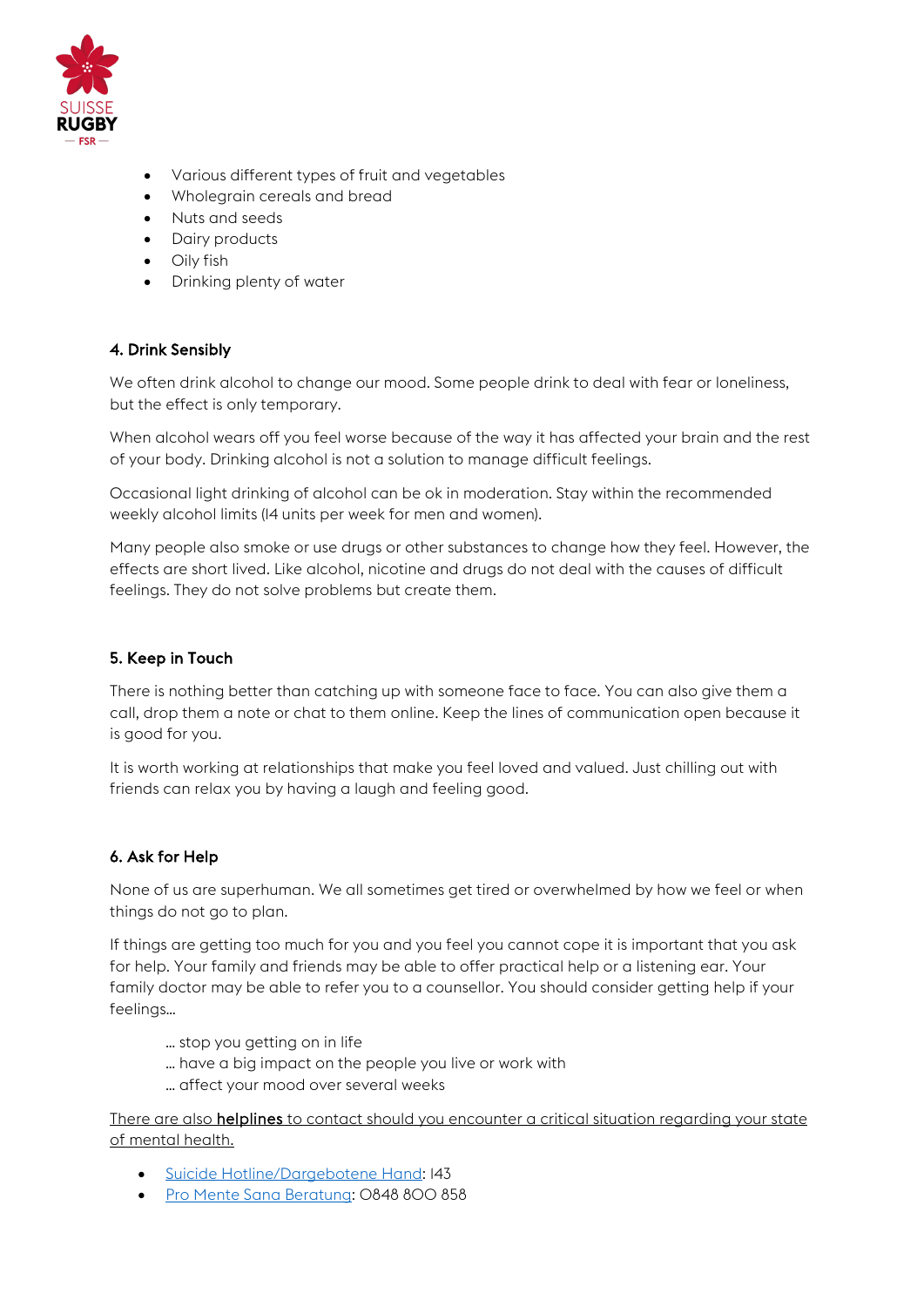

• Every canton in Switzerland also has its own free mental health helplines

# 7. Take a Break

A change of scene or a change of space is good for your mental health. It could be a half-hour lunch break at work or a weekend exploring something or someplace new.

A few minutes can be enough to de-stress so give yourself some me-time. Listen to your body. If you are very tired give yourself time to sleep. Without good sleep our mental health suffers, and our concentration diminishes.

# 8. Do something you're good at

Enjoying yourself can help beat stress. Engaging in an activity you enjoy probably means you are good at it and achieving something that boosts your self-confidence.

An afternoon or evening on the rugby field gets you active and gives you the chance to meet your friends as well as make new acquaintances.

#### 9. Accept who you are

We are all different. It is much healthier to accept you are unique than to wish you were more like someone else. Feeling good about yourself boosts your confidence to learn new skills, visit new places, and make new friends. Good self-esteem helps you cope when life takes a difficult turn.

# 10. Care for others

Caring for others is often an important part of keeping up relationships with people close to you. It can even bring you close together. Helping can make us feel needed and valued, and that boosts our self-esteem.

# SUMMARY

There is no sure way to prevent mental illness. However, if you have a mental illness, taking steps to control stress, to increase your resilience, and to boost low self-esteem may help keep your symptoms under control.

- Pay attention to the warning signs
- Get routine medical care
- Get help when you need it
- Take good care of yourself

# Recommended Resources

New Zealand RFU – Headfirst – <http://www.headfirst.co.nz/>